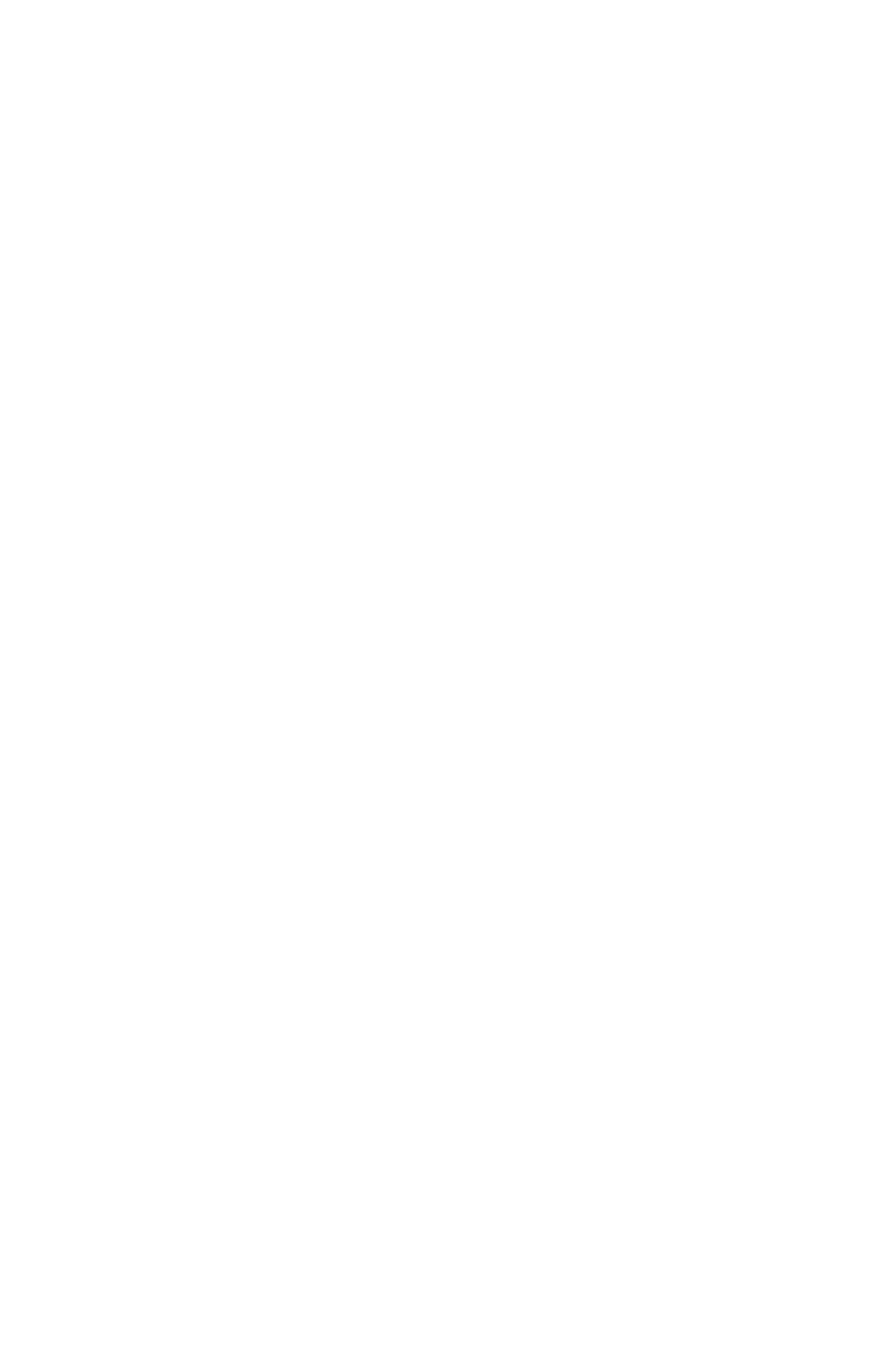#### **Table of Contents**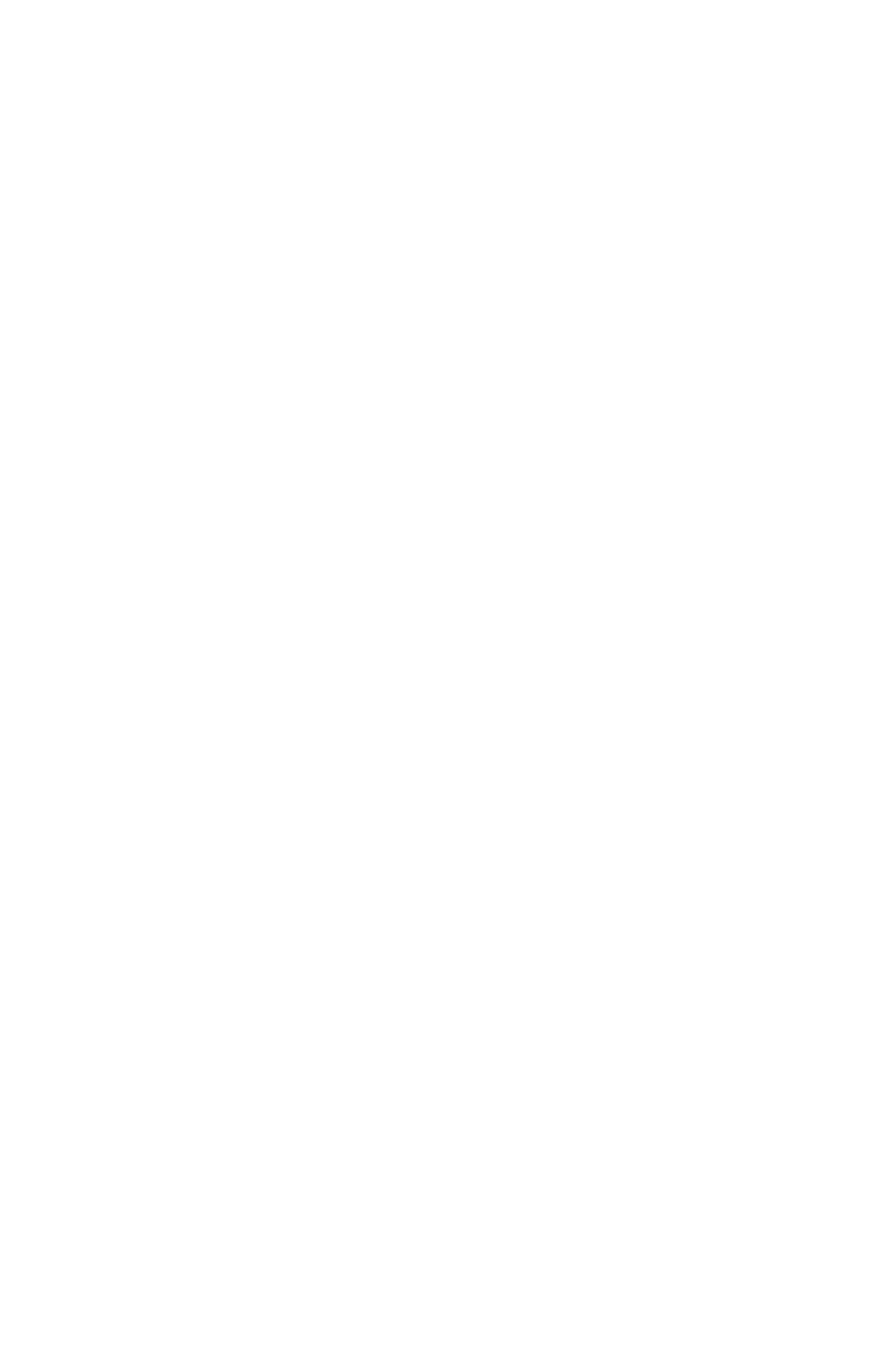#### <span id="page-4-0"></span>**I. SERVICE**

#### **General Service**

A unit which is not functioning in a normal manner should be removed from service until such time that repairs or replacement can be made. Upon completion of repair, full testing should be performed to assure the user that the unit has been returned to its original operating parameters. MATHESON can repair or replace equipment. To arrange for repair or replacement service, call 1-800-828-4313 and ask for the Warranty Administrator. **No product will be received by MATHESON without indication of gas service and without proper return material authorization provided by the warranty administrator. (All repairs must be made by MATHESON or an assigned and approved facility to maintain any warranties or guarantees).**

If the unit is under an applicable warranty, return the unit to MATHESON for repair or replacement. To arrange for warranty service, call 1-800-828-4313 and ask for the Warranty Administrator. **No product will be received by MATHESON without indication of gas service and without proper return material authorization provided by the warranty administrator.** 

If advised by the Warranty Administrator to return the product to MATHESON, prepare the product for shipment and write, in large lettering the RMA Number assigned by the Warranty Administrator on the outside of the box. Also, if required by the Warranty Administrator, supply the completed RMA form with the product. Make sure that the product is adequately packaged, in the original shipping container if possible, and shipped prepaid (MATHESON will not accept COD freight) with a description of the observed deficiency to the attention of the:

> Warranty Administrator MATHESON 166 Keystone Drive Montgomeryville, PA 18936

The user is expected to periodically inspect the product for leaks, loose or worn parts, broken or non-functioning components and to address those situations immediately. If the user would require verbal assistance in ascertaining the potential of a problem with any MATHESON product, contact the local MATHESON branch for assistance or your MATHESON Sales Representative.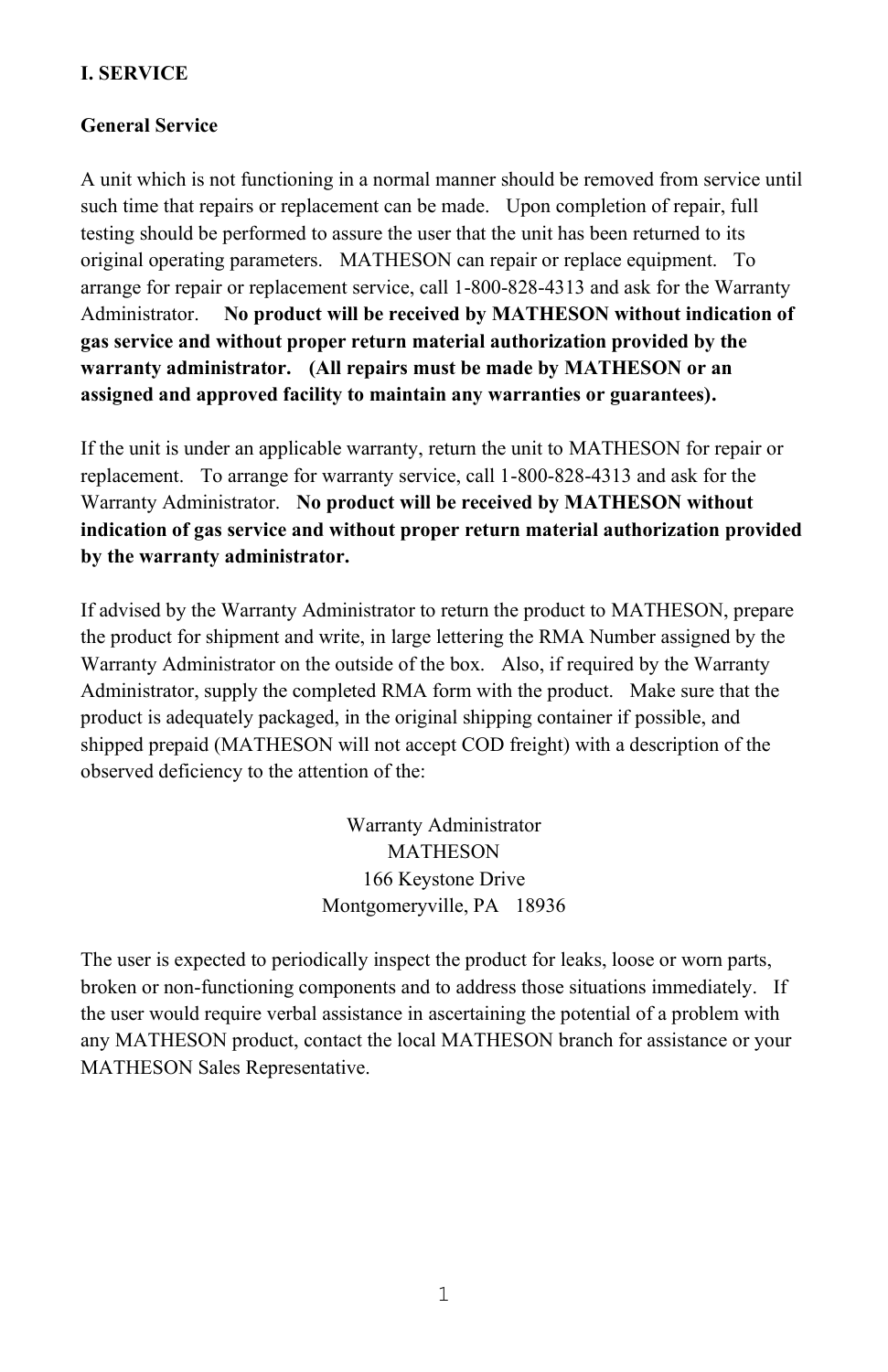#### <span id="page-5-0"></span>**II. TROUBLE SHOOTING**

#### **Indications of Manual Control and Lecture Bottle Control Malfunction**

- 1. Gauges (if supplied) should always read zero when all gas is drained from the manual control. If they do not read zero they may have to be replaced.
- 2. No gas should be coming out of the outlet when the manual control or lecture bottle control is in the closed position. If there is gas flow, this is an indication of seat failure or imminent seat failure.
- 3. Gas leakage should never occur from the bonnet (end of the control with adjusting knob protruding). If there is gas leakage, it is possible that the seal is deficient.
- 4. All joints and connections on a manual control or lecture bottle control should be periodically checked for leaks. Presence of leaking seals is indicative of deficient performance.

**If any of the above noted deficiencies are observed by the user, the unit should immediately be removed from service and arrangements made for repair or replacement of the deficient product.**

**WARNING: Manual controls and lecture bottle controls do not control flow or pressure accurately. These units are intended for dispensing gases on a short term basis to open ended systems, where there is no chance for the system to be dead ended or develop a back pressure. These units are not intended to throttle or control pressure or flow in any way whatsoever.**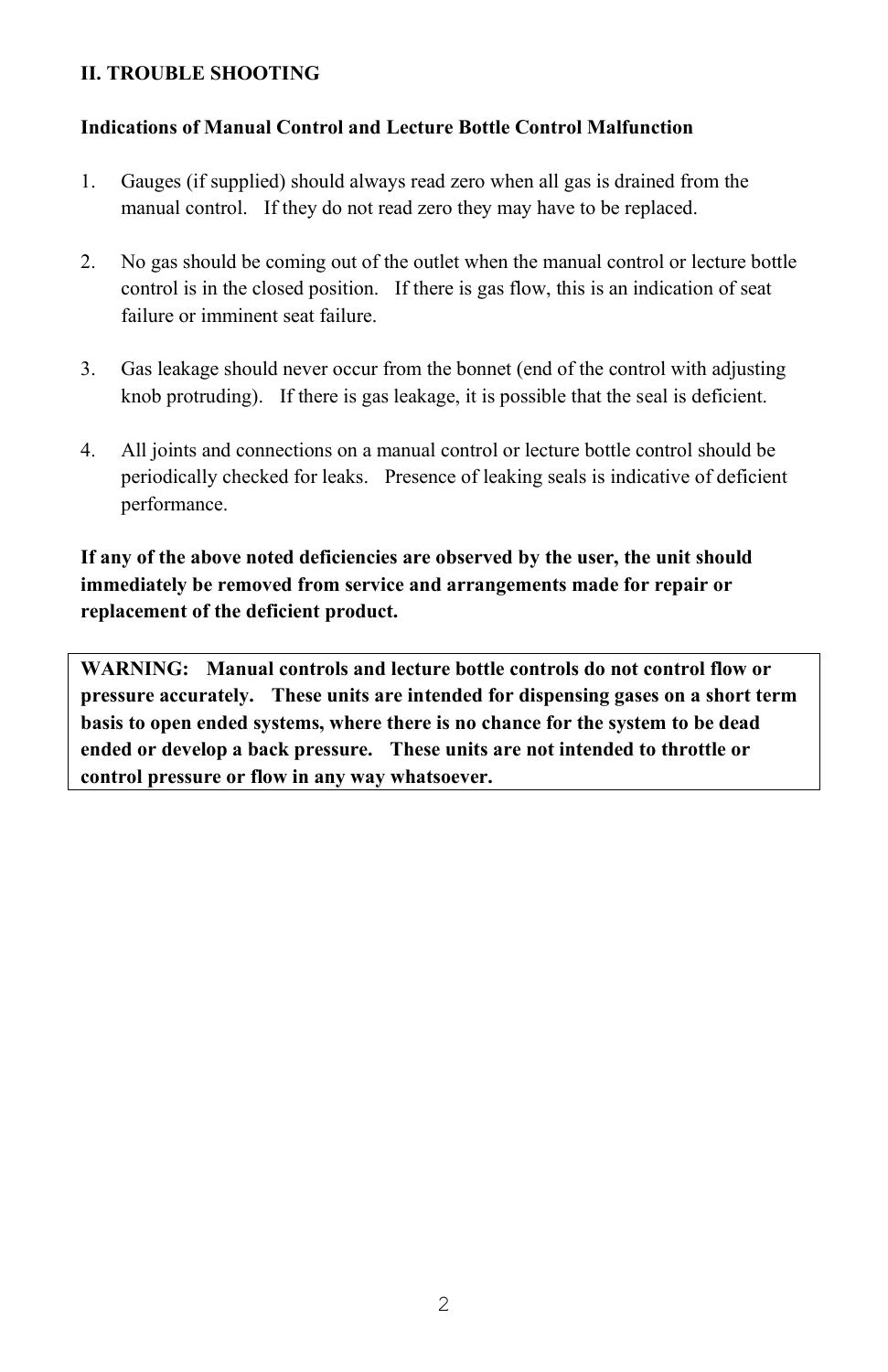#### <span id="page-6-0"></span>**III. LIMITED WARRANTY**

This equipment is sold by MATHESON under the warranties set forth in the following paragraphs. Such warranties are extended only with respect to the purchase of this equipment directly from MATHESON or MATHESON's Authorized Agent as new merchandise and are extended to the first Buyer thereof other for than the purpose of resale.

For a period of one year from date of original delivery (ninety days in corrosive service) to Buyer or to Buyer's order, this equipment, is warranted to be free from functional defects in materials and workmanship and to conform to the description of this equipment contained in this manual and any accompanying labels and/or inserts, provided that this equipment is properly operated under the conditions of normal use and that regular and periodic maintenance and service is performed or replacements are made in accordance with the instructions provided. Expendable parts of this equipment are similarly warranted to be free from functional defects in materials and workmanship and to conform to the description of this equipment contained in this manual and any accompanying labels and/or inserts. The foregoing warranties shall not apply if the equipment has been repaired other than by MATHESON or a service facility designated by MATHESON, or if this equipment has not been operated and maintained in accordance with written instructions provided by MATHESON, or has been altered by anyone other than MATHESON, or if the equipment has been subject to abuse, misuse, negligence or accident.

MATHESON's sole and exclusive obligation and the Buyer's sole and exclusive remedy under the above warranties is limited to repairing or replacing, free of charge, at MATHESON's sole discretion, the equipment or part which is telephonically reported to be a problem to the local MATHESON Branch Location, and which if so advised, is returned with a written statement of the observed deficiency, not later than seven days after the expiration of the applicable warranty, to the MATHESON Gas Equipment Technology Center during normal business hours, transportation charges prepaid, and which, upon examination, is found to comply with the above warranties. The Buyer shall pay for return trip transportation charges for the equipment or part.

**MATHESON shall not be otherwise liable for any damages including but not limited to incidental damages, consequential damages, or special damages, whether such damages result from negligence, breach of warranty or otherwise.**

**There are no express or implied warranties that extend beyond the warranties hereinabove set forth. MATHESON makes no warranty of merchantability or fitness for a particular purpose with respect to the equipment or parts thereof.**

**Acceptance of the equipment by the final buyer indicates the final buyer's acceptance of all warranties and limitations set forth above.**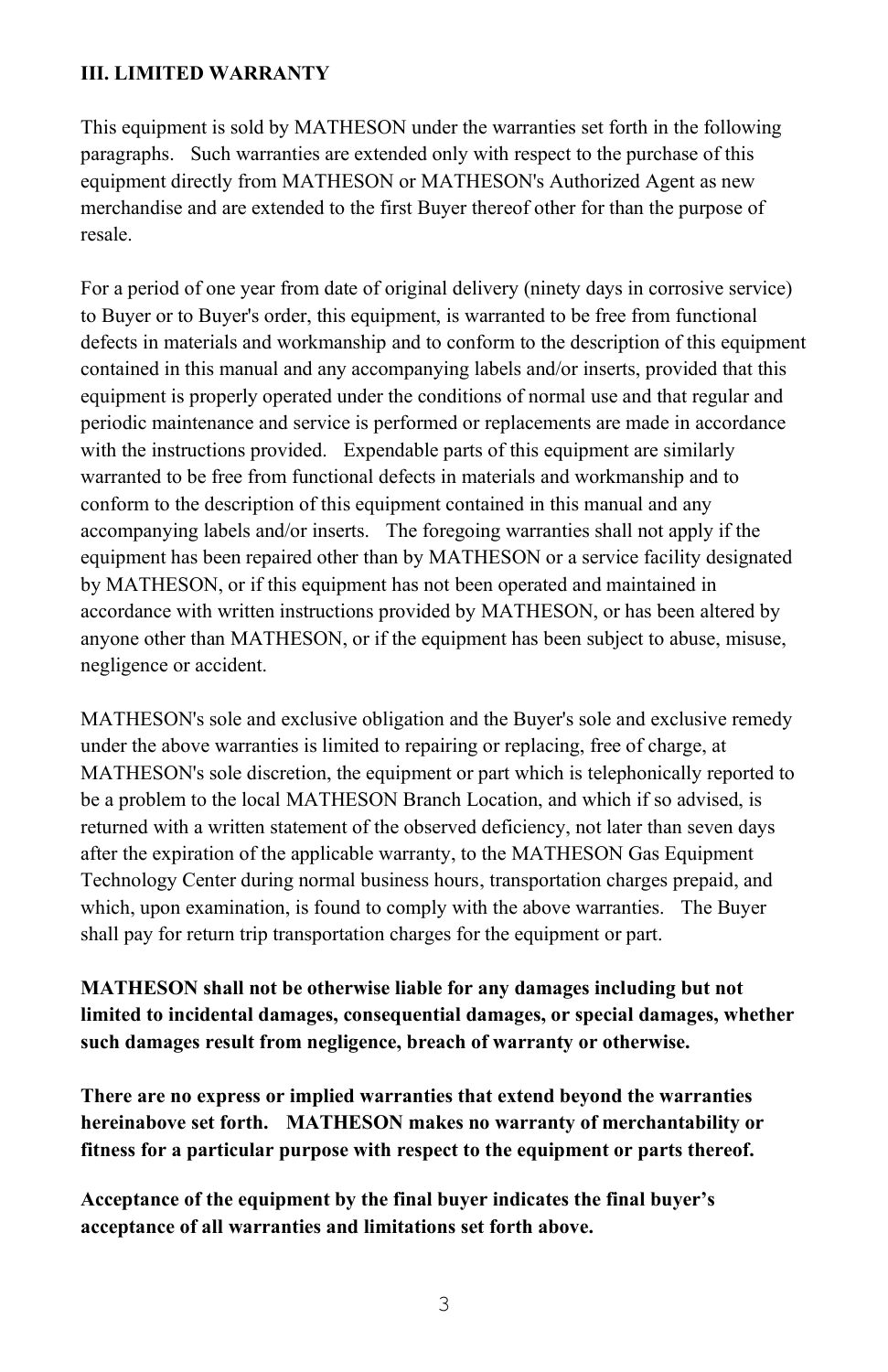#### <span id="page-7-0"></span>**IV. USER RESPONSIBILITY**

This equipment will perform in conformity with the description thereof contained in this manual and accompanying labels and/or inserts when installed, operated, maintained and repaired in accordance with the instructions provided. This equipment must be checked periodically, with the frequency of such inspections depending upon the scope of use. Damaged, worn or contaminated equipment should not be used. Parts that are broken, missing, plainly worn, distorted or contaminated should be replaced immediately. Should such repair or replacement become necessary, MATHESON recommends that a telephonic or written request for service advice be made to the MATHESON Equipment Engineering Group in Montgomeryville Pennsylvania or to the nearest MATHESON branch location.

This equipment or any of its parts should not be altered without the prior written approval of MATHESON Equipment Engineering Group. The user of this equipment shall have the sole responsibility for any malfunction, which results from improper use, faulty maintenance, damage, improper repair or alteration by anyone other than MATHESON or a service facility designated by MATHESON. Further, the ultimate user of the equipment is responsible for the training and safe operation of the equipment by personnel in his/her employ.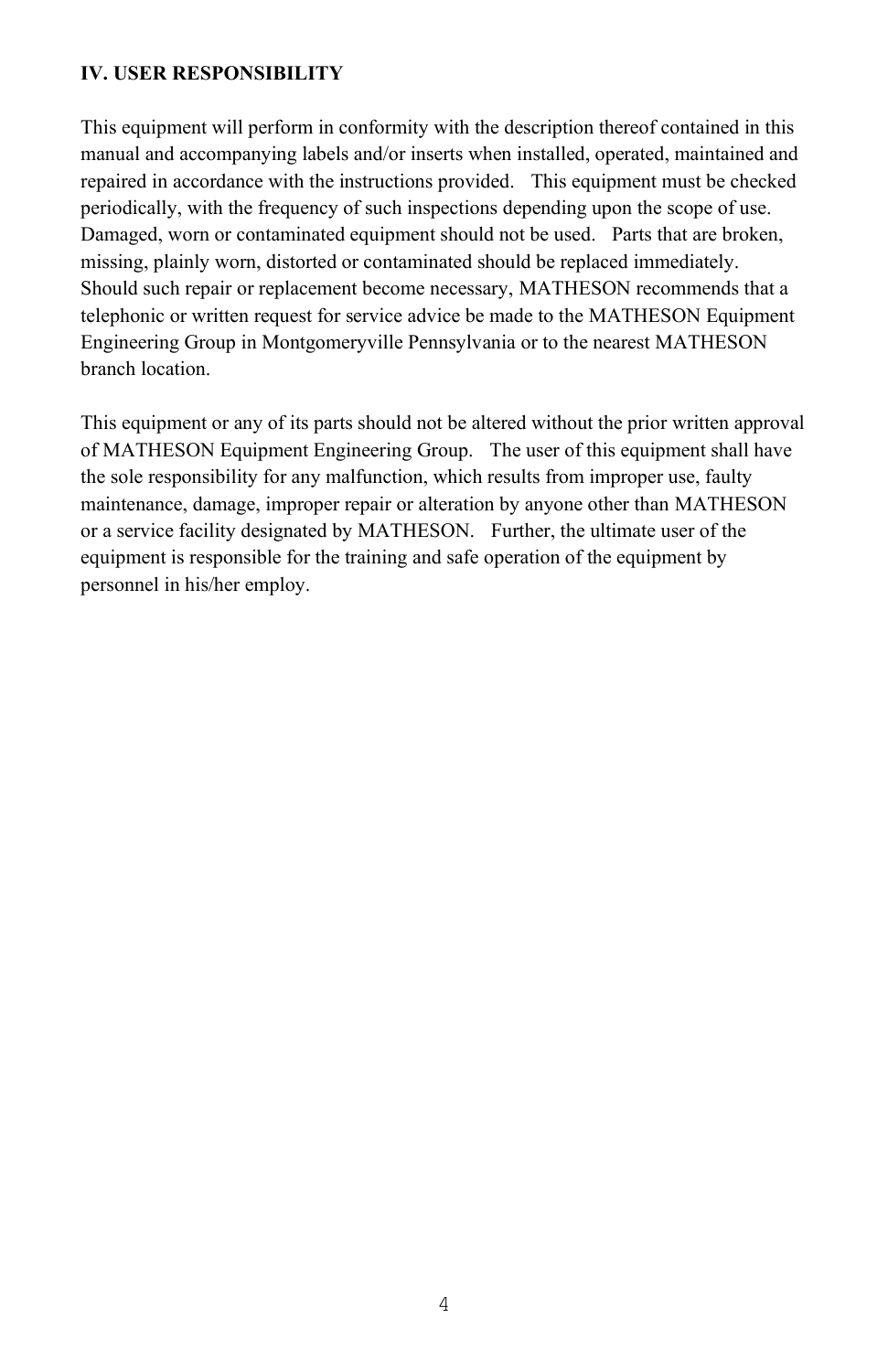#### <span id="page-8-0"></span>**V. SAFETY PRECAUTIONS**

- 1. Many Specialty Gases are hazardous in nature. It is important that the user of the equipment carefully review the hazards associated with the gas to be used with the regulator. **Before installing the manual control or lecture bottle control on any cylinder of compressed or liquefied gas, refer to the MSDS that was shipped with the gas, or on file in your facility, as to the specific hazards associated with the gas to be used. Also, refer to all applicable inserts contained with the equipment for additional precautions and operating instructions.**
- 2. Before using any manual control or lecture bottle control on toxic, corrosive, pyrophoric, flammable or other type of hazardous gas, test the leak integrity of the control using an inert gas.
- 3. Manual controls and lecture bottle controls do not control flow or pressure to any degree of accuracy. Manual controls and lecture bottle controls are for short duration dispensing of gases into an open ended system. **Never use manual controls or lecture bottle controls in a system that can be dead ended or a system that will develop any back pressure.** Make certain that the materials in the control are compatible with the service intended.
- 4. Make certain that the manual control or lecture bottle control purchased is suitable for the application intended. All products supplied by MATHESON have a serial number, a model number, and a pressure limitation label and/or stamping. Carefully review this information to establish the unit fit for service in the desired application.
- 5. Make certain that the equipment purchased or delivered to the ultimate end user conforms to the specifications of the user. The user is responsible for selecting equipment compatible with gases that are to be used, physical parameters of operation and performance and normal material compatibilities. Selection information can be found in MATHESON Catalogs, MATHESON Tech Briefs and in the MATHESON Gas Data Book. In addition, any MATHESON representative would be pleased to aid in the selection of specific equipment.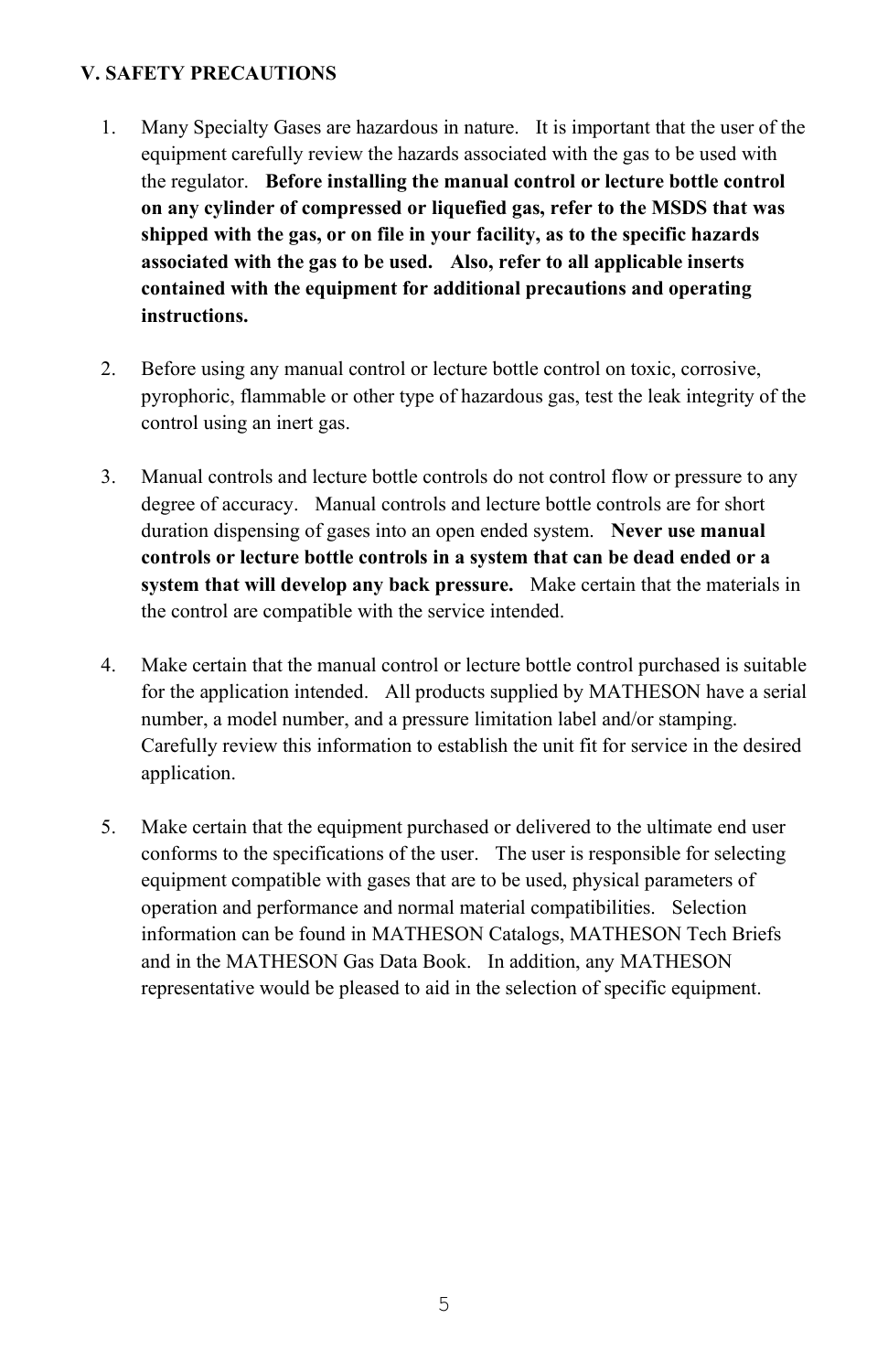- 6. Before installation of the manual control or lecture bottle control onto any cylinder of compressed or liquefied gas, carefully inspect the unit for visible signs of damage or contamination. Close attention should involve visual inspection of all exposed and connecting threads for visible signs of wear and abuse. Also examine the unit for any loose parts outside of those that must swivel for connection to the gas cylinder or outlet lines. Also examine the unit for signs of contamination with dirt, grease or any other foreign material. Close attention should be given to the external appearance and the view of the unit from the inlet and the outlet. If any foreign materials are present and cannot be removed from the unit easily with a cloth, or if the threads on the unit appear to be abused as indicated above, or any of the components appear to be loose, return the unit immediately for service.
- 7. Before installation of the manual control or lecture bottle control onto the cylinder of compressed or liquefied gas, move the cylinder(s) to the work location and secure the cylinder before removing the cylinder valve cap (if supplied). Check the cylinder valve as in step 5 for possible contamination and defective or loose parts. If for any reason the cylinder appears to be faulted as noted here, return the cylinder cap (if supplied) to the top of the cylinder, tighten down and remove the cylinder from the work area and call the supplier of the cylinder for immediate pick-up.
- 8. When using any hazardous gas, the cylinder of the gas should be placed under an exhaust hood or be placed in a suitable safety enclosure.
- 9. Before installation of the manual control or lecture bottle control onto the cylinder of compressed or liquefied gas, make certain that the CGA connection on the cylinder matches the CGA connection attached to the unit. CGA connections are fitted to the unit to limit the services in which the unit can be used. **The use of adaptors or alterations to the unit to change services can be extremely dangerous and should not be attempted.**

#### <span id="page-9-0"></span>**VI. INSTALLATION**

**Before attachment of the manual control or lecture bottle control to the cylinder, read carefully the "USER RESPONSIBILITY" and "SAFETY PRECAUTIONS" sections of this manual.**

- 1. Before removing the cylinder cap (if supplied), move the cylinder of gas to the work area:
	- 1.1 Secure the cylinder as to prevent accidental toppling
	- 1.2 Remove the cylinder cap (if supplied)
	- 1.3 Make certain that the cylinder valve is tightly closed
	- 1.4 Remove the cylinder plug, if present. If there is any sign of gas leaking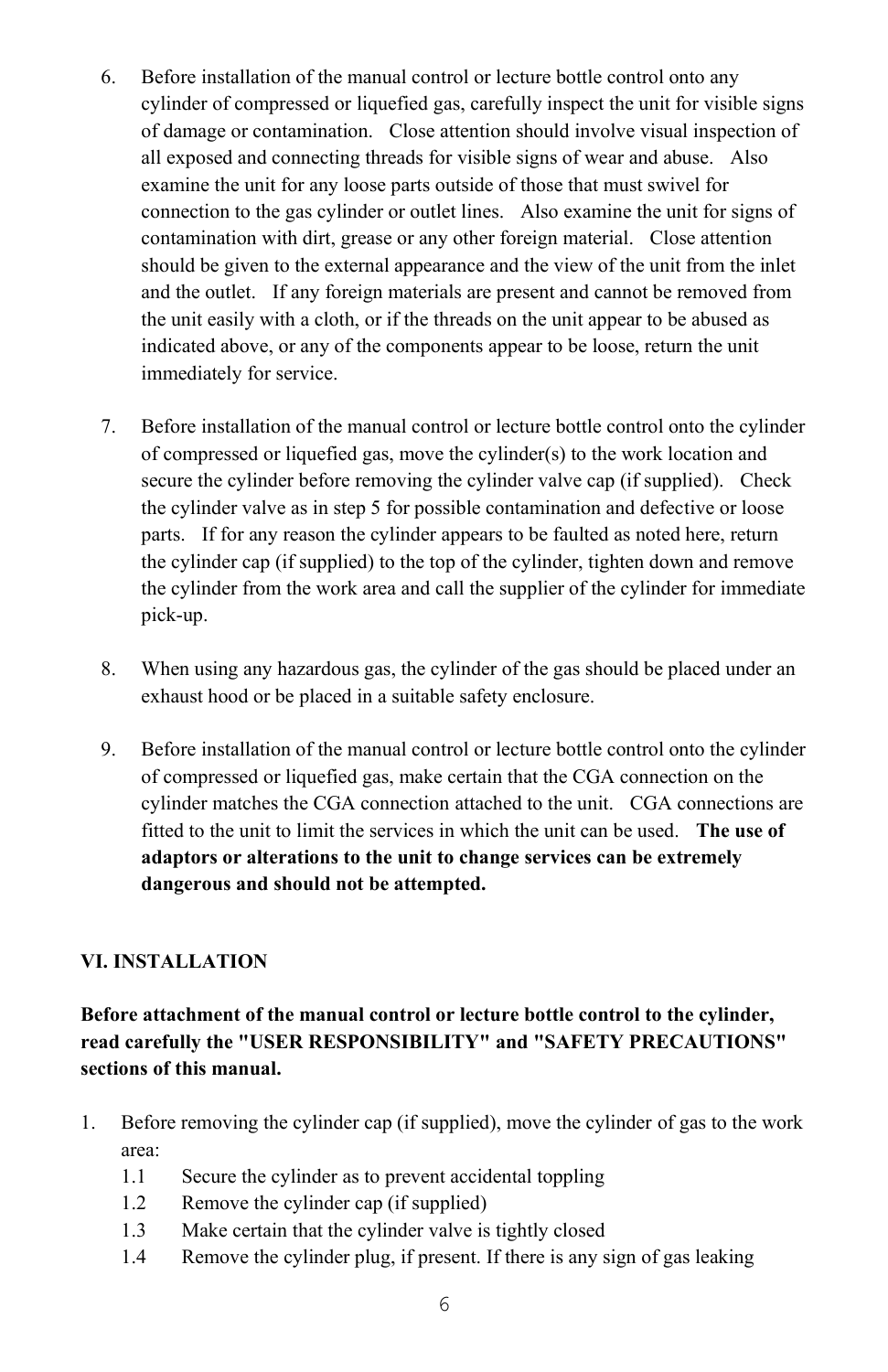through the closed cylinder valve then replace the plug and contact the **Gas Supplier** immediately to arrange for disposal.

- 1.5 Inspect the cylinder valve for contamination or abuse
- 2. The user should put on appropriate safety apparel such as, but not limited to, safety glasses and gloves.
- 3. Close the manual control or lecture bottle control by rotating the adjusting knob in a clockwise direction until the knob will turn no further
- 4. Following the procedures outlined below, make the connection of the manual control or lecture bottle control to the cylinder valve. Always use an open ended or adjustable wrench for attachment.
	- 4.1 **DO NOT FORCE.** The connection should be made easily. If it cannot be made easily, most likely the user has the wrong control unit for the gas service.
	- 4.2 **LEFT HAND THREADS** are used on some CGA connections. Notches in the middle of the hex nut usually identify left handed CGA connections.
	- 4.3 **GASKETS** are used in conjunction with some CGA connections. If the connection requires a gasket, one has been supplied with the control unit. Inspect the gasket for signs of contamination and abuse. Do not overtighten the connection using a gasket as this will force the gasket to extrude into the gas stream.
	- 4.4 **NEVER USE LUBRICANTS OF ANY TYPE** on the control unit or cylinder valve to aid in connection.
	- 4.5 **NEVER USE TEFLON TAPE** to aid in the sealing of the CGA fitting to the cylinder valve.
	- 4.6 **CONTROL UNITS USED FOR OXIDIZING SERVICES** should be connected directly to the cylinder. Avoid the use of any intervening tubing.
- 5. Make the connections between the outlet of the control unit and the system to be supplied gas.
	- 5.1 **HOSE BARB CONNECTIONS** provided with MATHESON equipment are typically for use with 1/4" ID hose. Press hose onto the hose barb with enough force to retain the hose after tugging gently on the free end of the hose. Connect the other free end of the hose to a suitable hose connection on the equipment.

**WARNING: Hose barbs are in effect relief devices. Do not secure the hose to the hose barb with any device. Hose barbs are meant to blow off under excessive pressure. Therefore, never use hose barb connections with any hazardous material that can be released into the work area. Make sure that the type of hose is compatible with the gas to be used.**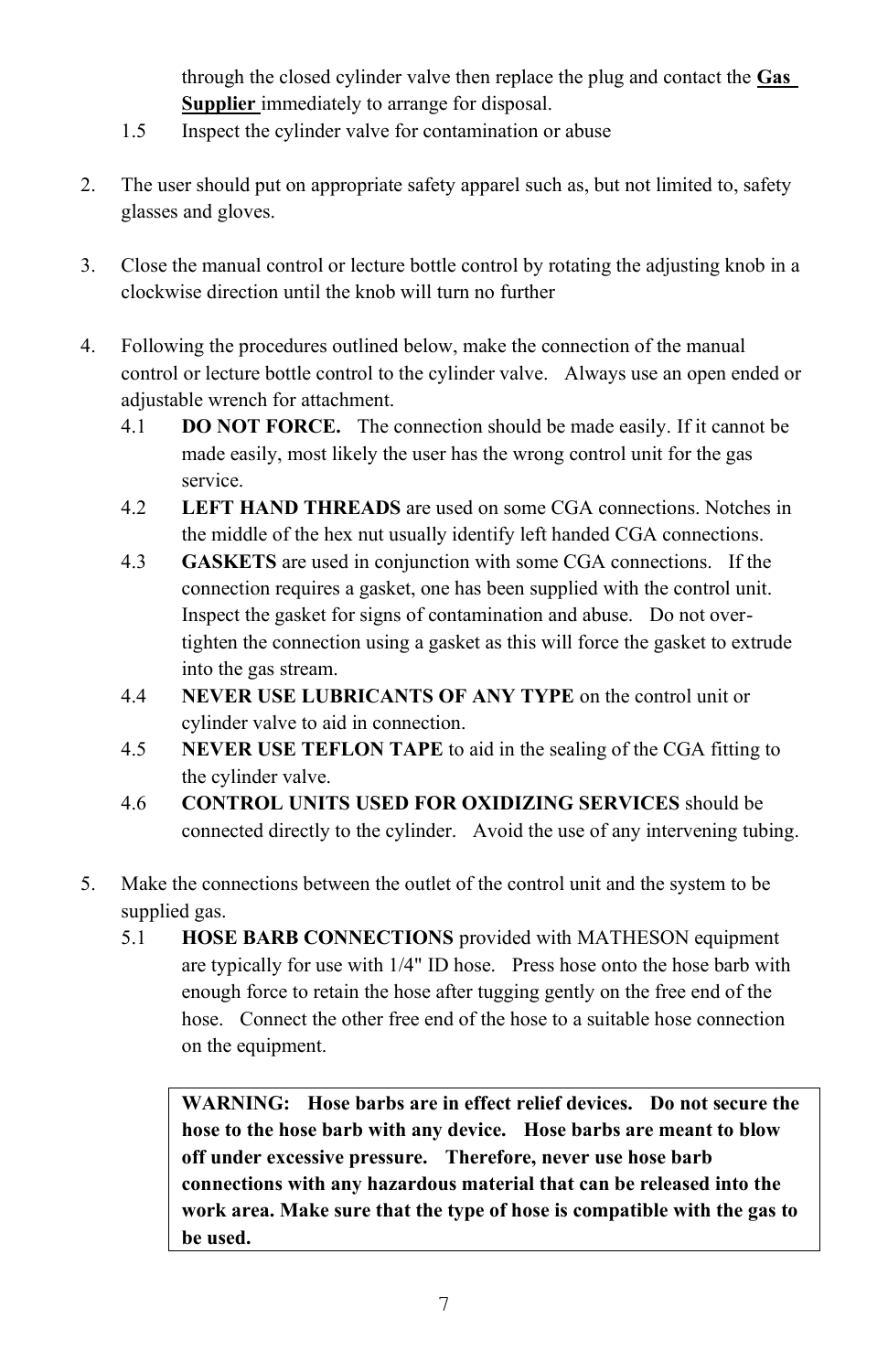5.2 **NATIONAL PIPE THREAD (NPT) CONNECTIONS** are supplied as outlet connections on some MATHESON units. Carefully inspect the pipe thread connections for contamination or abuse. Use only fittings or connections with NPT mating threads supplied by a reputable vendor. Carefully inspect the threads of the fittings or pipe to be used to connect the unit outlet with the equipment intended. Make the connection between the outlet of the unit and the equipment using an appropriate interconnecting material.

**WARNING: NPT connections seal on the pipe threads of the fitting or outlet connection. Teflon tape can be used to help accomplish a seal but should be used sparingly as not to block the inside of the pipe. Contaminated or abused parts sometimes will not make a gas tight seal.**

5.3 **COMPRESSION TUBE FITTINGS** are supplied as outlet connections on some MATHESON control units. Standard connections provided are 1/4" Female. These connections are for use with 1/4" OD rigid metal tubing. Dependent upon the application, the tubing material will either be Brass, Copper, Stainless Steel, or Monel. Connect the rigid tubing to the outlet of the regulator and then to the equipment utilizing the manufacturer's instructions for making compression tube connections.

**WARNING: Most approved and reliable compression tube connections utilize ferrules for compression of the fitting onto the tube. These ferrules are to be used for one (1) connection only. Additional connections should always utilize new ferrules. Never use Teflon tape in making a compression tube connection.**

5.4 **BEFORE OPERATION** of the control unit and associated equipment, **it is strongly recommended** that the user leak check the entire system to be pressurized using an inert gas and an approved method.

**WARNING: This step is required when using any hazardous material.**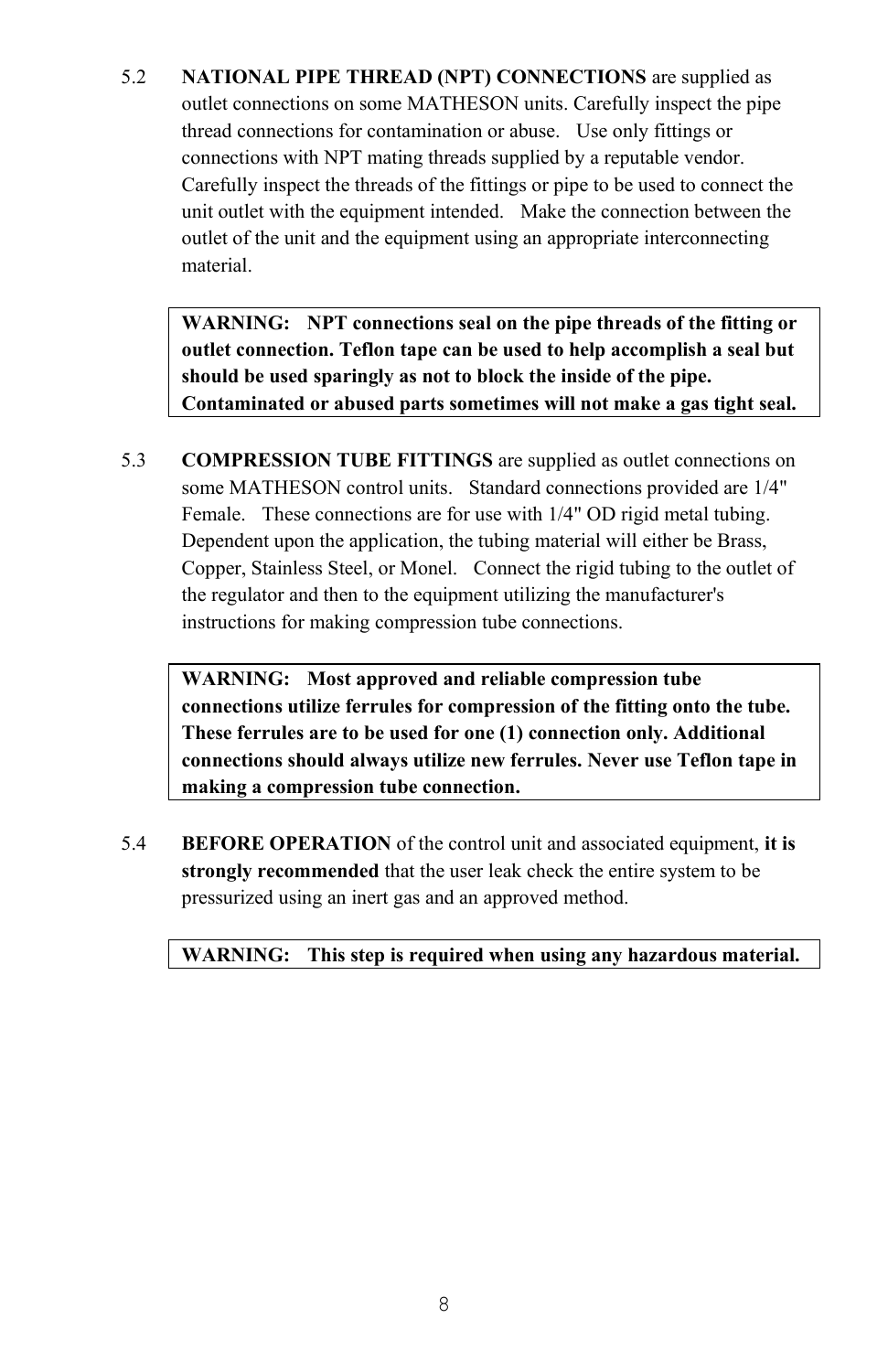#### <span id="page-12-0"></span>**VII. OPERATING INSTRUCTIONS**

**Read the "SAFETY PRECAUTIONS" and "INSTALLATION" sections before operation of the equipment.**

**WARNING: Manual controls and lecture bottle controls do not control flow or pressure accurately. These units are intended for dispensing gases on a short term basis to open ended systems, where there is no chance for the system to be dead ended or develop a back pressure. These units are not intended to throttle or control pressure or flow in any way whatsoever.**

- 1. The manual control or lecture bottle control knob should be closed as described in "INSTALLATION" sections above.
- 2. The user should then put on appropriate safety apparel such as, but not limited to, safety glasses and gloves.
- 3. The user should then position himself/herself with the cylinder between themselves and the control unit. **Do not rest hands on or apply force to the control unit during the following charging operations.**
- 4. To avoid damage to the control unit's internal parts, open the cylinder valve **slowly**. Observe the high pressure gage (if supplied) for a rise in pressure to full cylinder pressure.
- 5. Observe all high pressure connections in the pressurized system for leaks.
	- 5.1 An approved soap solution, if compatible with materials and applications in use, can be used to check connections for leaks.
	- 5.2 An approved leak detecting device can be used to check for leaks. Consult the manufacturer's instructions for applications and hazards associated with the gas to be used in the system.
	- 5.3 If neither method above can be utilized, re-close the cylinder valve for a minimum of five minutes and observe the high pressure gage (if supplied) for a drop in pressure.
	- 5.4 If a leak is indicated, by any of the methods listed above, recheck the CGA connection to the cylinder and all other high pressure connections.
	- 5.5 If all of the connections indicate no leak and the control unit is still closed, and the pressure continues to fall on the high pressure gauge (if supplied), reduce pressure in the system as outlined in the "SHUTDOWN and DISASSEMBLY". Return the control unit for replacement (if new) or repair (if out of warranty) by following the procedure in the "LIMITED WARRANTY" section.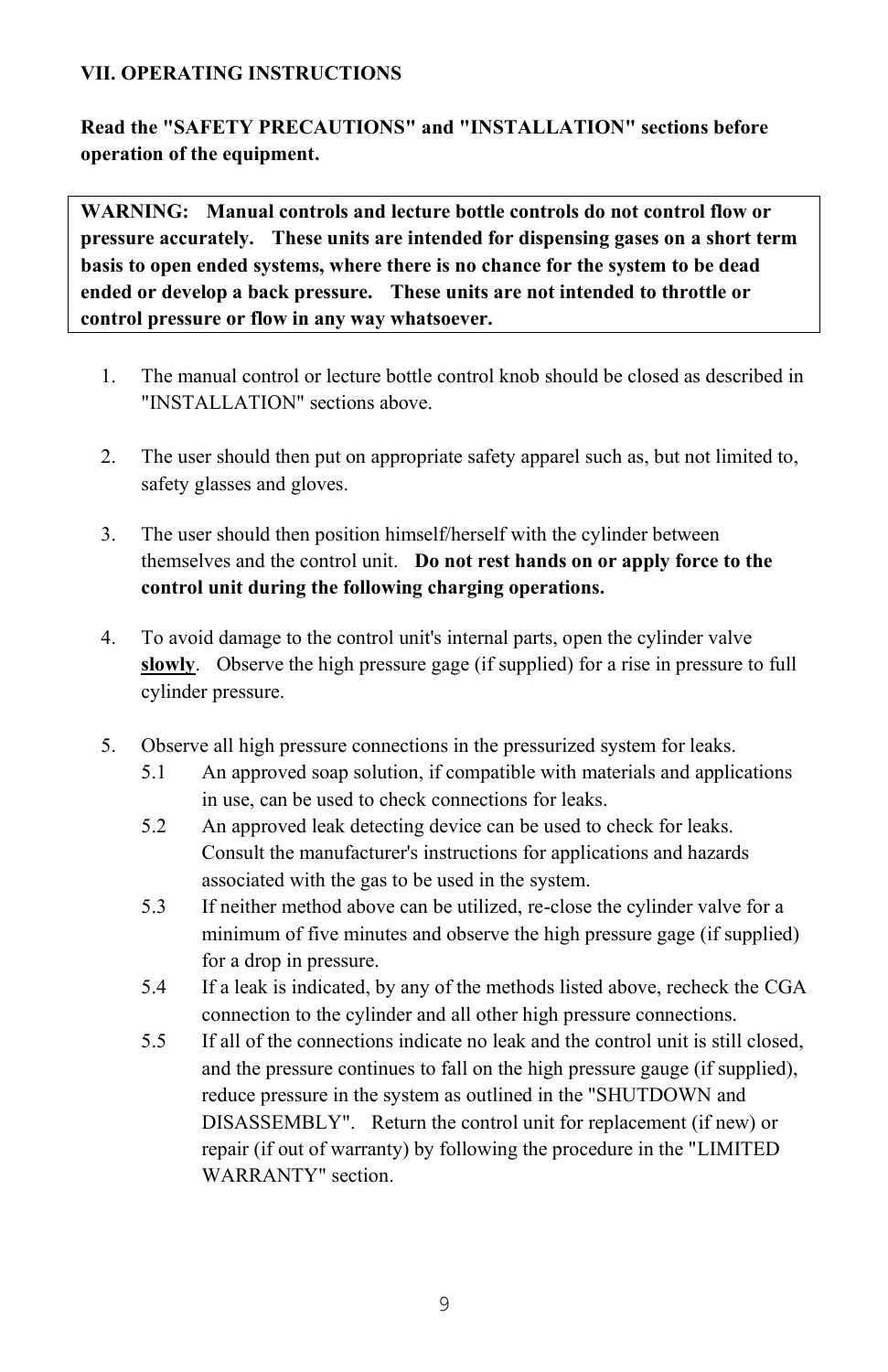- 6. If the system has been leak checked as in step 5 and is found to be acceptable, open the cylinder valve completely in order to form a good seal within the cylinder valve. Keep the hand wheel or wrench (if required for this particular cylinder valve type) available at all times to allow for prompt shut-off in emergency situations.
- **7.** Adjust the hand knob to allow pressure and flow to increase to the desired rate.
	- 7.1 Observe all low pressure connections in the pressurized system for leaks.
	- 7.2 Check connections for leaks with an approved soap solution, if compatible with materials and applications in use.
	- 7.3 An approved leak detecting device can be used to check for leaks. Consult the manufacturer's instructions for applications and hazards associated with the gas to be used in the system.

#### 8. **Check the rest of the system for leaks as described above for leaks**.

- 9. Upon completion of the leak check begin use.
	- 9.1 With the gas flowing through the system, make any adjustment to that may be needed. Make all adjustments in accordance with the final equipment manufacturer's instructions.
	- 9.2 **As a general rule**, the cylinder should be considered empty when the cylinder pressure falls to twice (2x) the usable pressure.

**WARNING: Manual controls and lecture bottle controls do not control flow or pressure accurately. These units are intended for dispensing gases on a short term basis to open ended systems, where there is no chance for the system to be dead ended or develop a back pressure. These units are not intended to throttle or control pressure or flow in any way whatsoever.**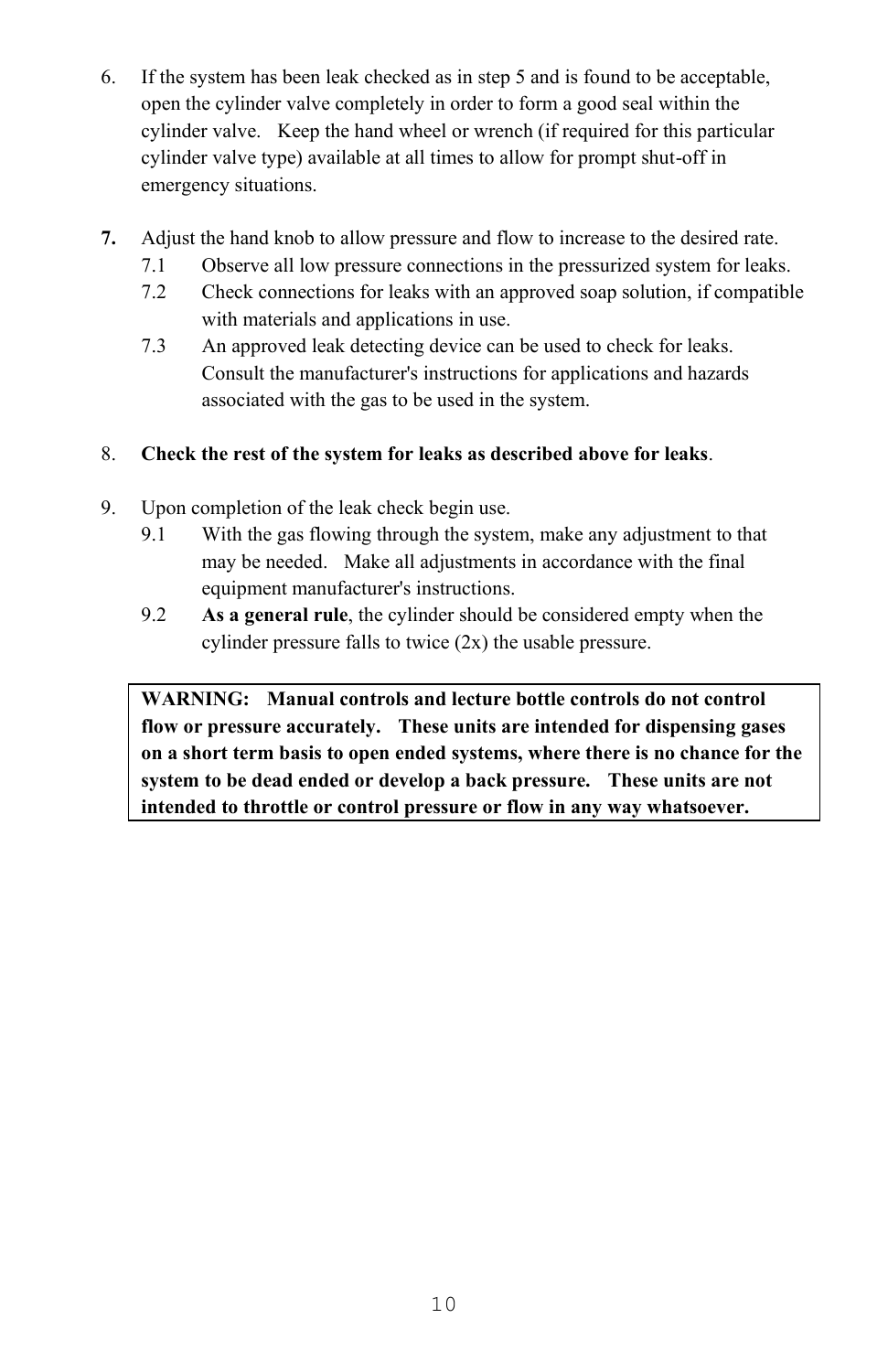#### <span id="page-14-0"></span>**VIII. SHUTDOWN and DISASSEMBLY**

As indicated in the OPERATING INSTRUCTIONS section, a cylinder is considered empty when the cylinder pressure has dropped to twice  $(2x)$  the delivery pressure or less.

- 1. **TEMPORARY SHUTDOWN** (Less Than 30 Minute Duration) Simply close the Gas Cylinder Valve.
- 2. **EXTENDED SHUTDOWN** (Beyond 30 Minute Duration) **The following procedure is to be used with normally open systems or for complete system disassembly**.
	- 2.1 Shut off the gas cylinder valve completely.
	- 2.2 Shut down any additional gas supplies that may be supplying gas to the system.
	- 2.3 Drain the contents of the control unit through the system in use.
	- 2.4 After venting (and purging when necessary), close the control unit.
	- 2.5 Disconnect the control unit from the system or downstream equipment.
	- 2.6 Disassemble the control unit from the cylinder by slowly loosening the cylinder connection. Listen for gas seepage. If leaking is evident, retighten the cylinder connection immediately and check the cylinder valve for proper closure. If the cylinder valve is in the closed position, and the regulator has been drained of all gases, contact the **Gas Supplier** immediately and notify him of the situation.
	- 2.7 Replace plug into cylinder valve outlet (where applicable). Replace the cap on the cylinder over the valve (if supplied). Remove the cylinder from the work place and put the cylinder into a safe storage area. Replace the empty cylinder with a new one and follow the procedures in the "INSTALLATION" section of this manual.
	- 2.8 When the control unit is removed from the system, make sure the control unit is closed. Cap the inlet and the outlet of the control unit with plastic caps and store in a plastic bag until needed again.